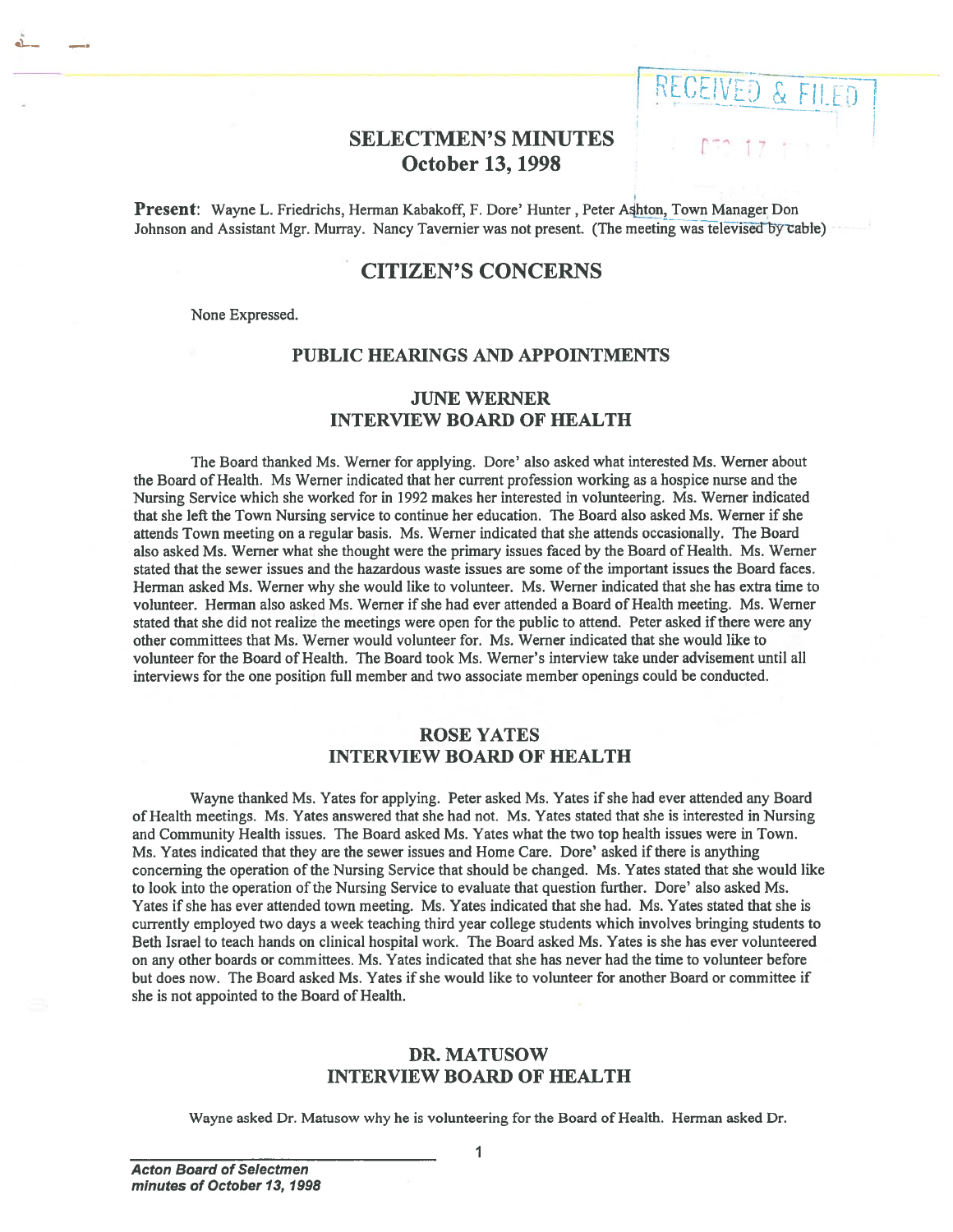Matusow if he had ever served on any other Boards or committees. Dr. Matusow stated that he has never had the time to volunteer previously. Dr. Matusow stated that he thought the sewers and environmental issues, including hazardous waste are the Board of Health's primary concerns. Dr. Matusow stated that he is currently teaching. The Board thanked Dr. Matusow for volunteering. Peter asked Dr. Matusow if he has attended any Board of Health meetings. Dr. Matusow stated that he has attended one. Dr. Matusow stated that he would have <sup>a</sup> lot to learn and feels he could work with the Board. Dore' asked if his time restrictions that he noted on the VCC sheet would include not being able to attend the Board meetings. Dr. Matusow indicated that he would be available to attend the meetings.

## JOHN PACELLI COMMON VICTUALLER 134 GREAT ROAD

Mr. Pacelli is seeking <sup>a</sup> Common Victualler license for the property located at 134 Great Road which was formerly the Beef and Ale restaurant. Mr. Pacelli stated that he is the owner of the property and sold the business to the former Beef and Ale. The Beef and Ale has since closed and Mr. Pacelli would like to own and operate <sup>a</sup> restaurant which he will name after his son. Mr. Pacelli is leaving his current job to reopen the Beef and Ale and is making cosmetic changes to the restaurant. Mr. Pacelli will be the owner and manager of the restaurant and at this time will not be serving beer and wine. DORE' HUNTER - Move to approve common victualler license to John Pacelli, 134 Great Road. PETER ASHTON - Second. UNANIMOUS VOTE.

### DOUG HALLEY

The Board thanked Doug for all the work and extra effort he has done in implementing the Town Sewers and stated that he has done the job well. Dore stated that this project would not have been completed without Doug and his staffs help. Dore stated that Doug's ability, regardless of the task or time pressure, always remained calm and always had information readily accessible. Herman quoted Nancy Tavemier stating that Paul Hogan of the DEP introduced Doug as the Best Health Director in the state. Herman thanked Doug for alt his hard work in getting the sewers to where they are now. Peter Aston stated that Doug did <sup>a</sup> traffic job getting him up to speed quickly and thanked him. Don indicated that Doug is <sup>a</sup> self made person, consistently building himself, and the Town is proud of what he has become. Doug is <sup>a</sup> go-to person and is <sup>a</sup> very valuable person within the organization. Wayne indicated that he is pleased with staff and also thanked Doug.

Doug is very happy with the confidence that he receives, and stated that he is willing to give 100% to ge<sup>t</sup> the job done. Doug also stated that he is supported by other staff members, including John Prendiville, John Murray, Don Johnson and other department heads and his staff. Doug also thanked his family for their support.

## SCHOOL BUILDING PROPOSAL PRESENTATION

Wayne indicated that the School Committee, Fincom and the Board are presen<sup>t</sup> to listen to the School Committee presentation of the school building proposal.

Lees Stuntz and Jesse Liberty presented the school building proposal. Lees presented the overview. The goal of this proposal was to develop <sup>a</sup> K-12 Plan which is both cost effective and which will utilize space and system wide functions. The elementary schools wilt need 22 additional classrooms, the Junior High will need 10 and the High School will need space for 1700 students by the year 2004 and 2000 students by the year 2007. Empty Commercial Buildings were looked at but were found to be expensive or small. The Committee also looked at renovating the existing McCarthy Towne School, however, they were told that the money spen<sup>t</sup> would not be reimbursable by the State at any percent. The School Committee studied all alternatives, looking into an addition to Douglas or Merriam, considered <sup>a</sup> middle school, new land acquisition, renovation of ThIS, and looking into utilizing existing commercial space. Other ideas included, Minneow if he had ever served on any other Deacts or committees. Dr. Meancow stated that he user produced in the user are the user and that he user and conventional time in the user of more modular conventional convention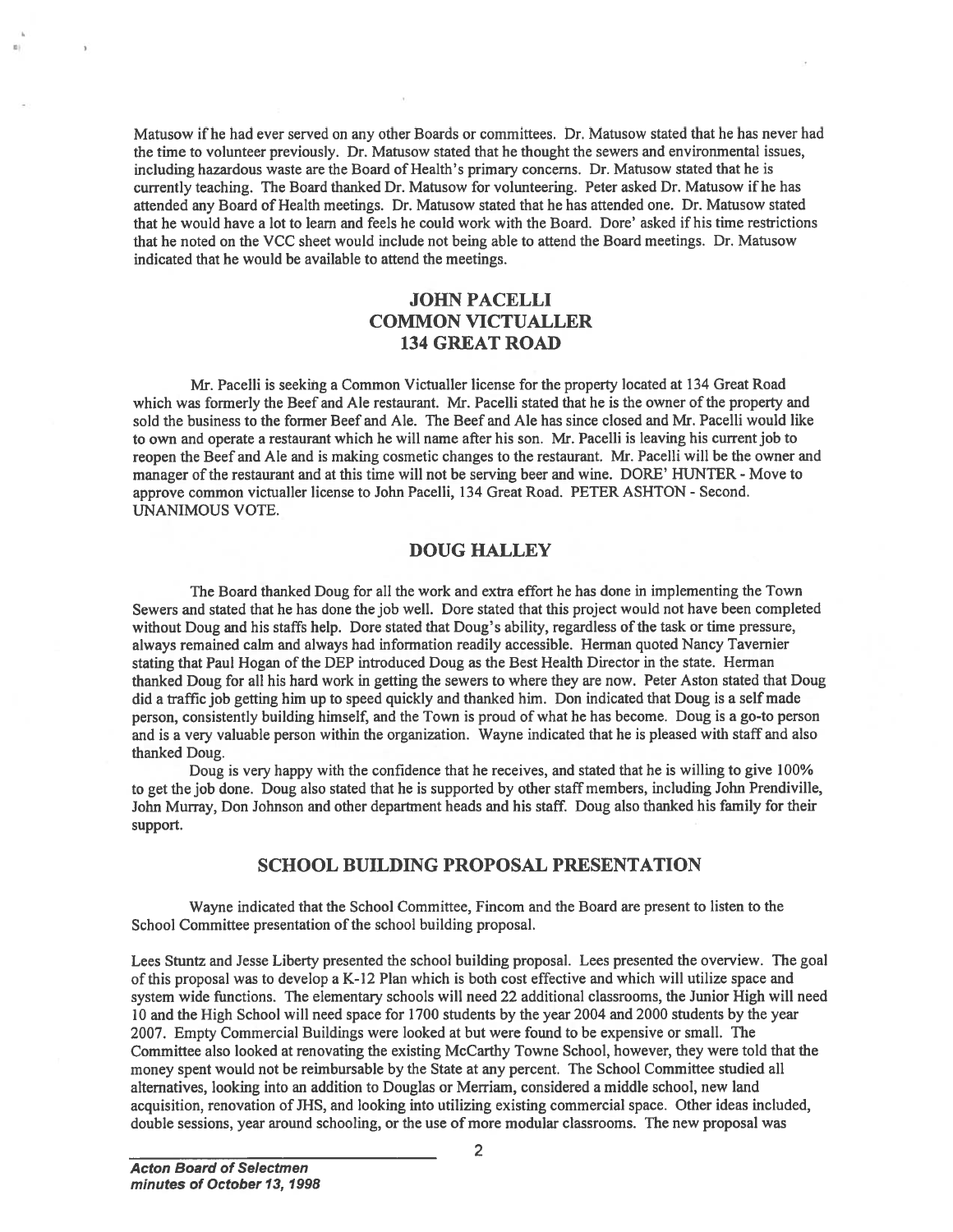chosen to provide reliefto all elementary schools, allow for flexibility for ups and downs each grade, and factor in the age and condition of the Merriam School, utilize already owned land, utilize sewers, need to house Case and integrated preschool, need to <sup>p</sup>lan for all day kindergarten eventually, space for SPED, art, music and computers. Relief at the Junior High level <sup>p</sup>lans to house the central offices, utilize sewers, already owned land, provide space for, flexibility between 4-5 rooms per team of 110-120 students. expansion/renovation of cafeteria. Relief at the for Senior High level provides for needed space, utilizes already owned land, and houses system wide functions.

Jesse Liberty presented the solutions to the problems.

#### Solution to Elementary Schools

It was propose<sup>d</sup> that <sup>a</sup> new "twin school" be built, <sup>p</sup>lace all Kindergarten at the Merriam and raze the McCarthy - Towne. All costs associated with this recommendation are still being worked on. The new "twin school will be built behind the existing McCarthy -Towne and will operate independently excep<sup>t</sup> for the sharing of core facilities, cafeteria, library, and gym. The School Committee feels that this would be more cost effective and would serve the community needs better. This <sup>p</sup>lan is 63% reimbursable, and will have space for Case. The School Committee stated that they are committed to showing every thing involved to solve space problems. The School Committee stressed that the existing McCarthy-Towne school is safe, however, any renovations would not be reimbursable since it does not have a long life. Plans of the "Twin School were presented to the Board. The design of the school will appear to be <sup>a</sup> two story building but will actually have three stories.

<sup>A</sup> Kindergarten Center is <sup>p</sup>lanned for the Merriam building housing all kindergarten system wide. Mr. Liberty stated that this proposa<sup>l</sup> is educationally sound, and frees up space. This proposa<sup>l</sup> also includes integrated preschool space for all day Kindergarten as enrollment declines.

By tearing down the McCarthy -Towne school the space could be used for parking and <sup>p</sup>laying fields and would save maintenance expenses.

#### Solution to Junior High

The new proposal allows for an addition and renovation of the Junior High using last years plans, bringing classroom totals to 45, with 61% of the projected cost being state reimbursable. The proposal will open up the school to help with the movement of the students.

#### Solutions to High School

The preliminary <sup>p</sup>lans are to renovate and expan<sup>d</sup> the Senior High, adding <sup>37</sup> classrooms. The proposa<sup>l</sup> includes <sup>a</sup> two story addition with media center, tabs and classrooms, and renovate existing library. This project will be 61% state reimbursable.

Acton's cost for the Elementary School will be approximately 7.9 million. Acton's share of the Junior High will be 6.3 million and Boxborough's share will be 1.1 million. The estimate for the High School will not be available until October 2\$, 199\$. It is anticipated that the total projected cost will be 21.35 million. The projected tax impacts on <sup>a</sup> 300, <sup>000</sup> home will be <sup>a</sup> \$350 <sup>a</sup> year increase for the pea<sup>k</sup> years not including the High School cost. The special town meeting for this proposal will be held on December 1, 1998 and an override election will be held on December 8, 1998. Upon passage construction could begin in the fall of <sup>1999</sup> with an opening day in 2001. <sup>A</sup> financial advisory committee has been set up with representatives from the BOS, Fincom, School Committee and the Building Committee. Further meetings with the BOS and Fincom can be set up to discuss forums on enrollment, kindergarten centers, and/or forums to discuss building projects in Acton and Boxborough. chosen to provide relative all elementary subords, allow for freeholity for ups and downs each grids, and factor in the age and comition of the Meriam Shock), three has the stated years are not all the studies serves, rea

Dore' stated that John Prendiville has done <sup>a</sup> wonderful job with the Sewer financial Task force which includes citizens and asked the School Committee to keep his talents in mind. Dore' also stated that he likes the twin school idea. Herman stated that he wants detailed data from the OMR studies and costs attributed to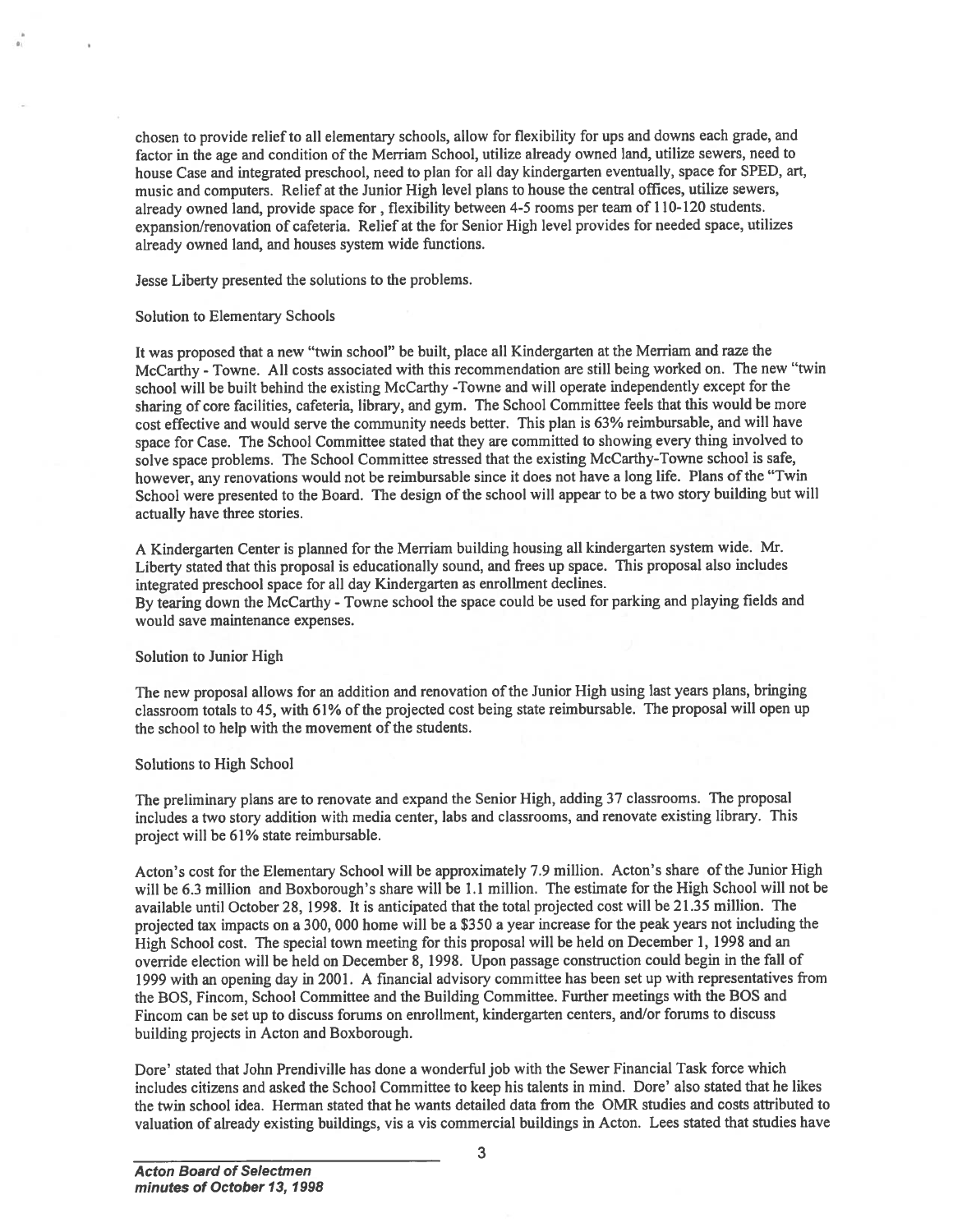not been done officially, but ranges could be <sup>g</sup>iven. Herman stated that he would like all information forwarded to him for his review. There was discussion on the razing of the McCarthy-Towne. The School Committee indicated that the Historical Commission has indicated that they don't have issues with razing McCarthy Town and that the school would be exemp<sup>t</sup> from the Historical Bylaw. Peter stated that one more person should be added as a citizen at large to the task force and wondered if the building committee has looked at the cost other communities have paid for similar projects.

Tom Mackey, Fincom stated that he would like the High School estimates and asked what the managemen<sup>t</sup> controls would be regarding cost overruns on the projects and asked who would addresses this, who will be responsible and who will the project manager be? Lees stated that she would like any questions <sup>a</sup> week ahead of time prior to the meeting with the Fincom. It was decided that all questions should be submitted in writing.

### SELECTMEN'S BUSINESS

### PRIVATE WAY SNOW PLOWING

The Board voted the list submitted by the Engineering Department which is the same as last year with the addition of Capt. Hanley Road which meets all requirements to be <sup>p</sup>lowed for this upcoming winter season. PETER ASHTON — Move to approve Engineering list with attached conditions. DORE' HUNTER - SECOND. UNANIMOUS VOTE.

### ACTON WATER DISTRICT

The Board asked Don if there had been any response from the Water District in regards to them staffmg the sewer district. The Board suggested that the Water District and the Town Hall should meet to discuss this request.

### BOARD OF HEALTH COMMITTEE APPOINTMENT

Herman expresse<sup>d</sup> concern that the Board of Health is down one member and he would like to appoint a new member tonight based on the interviews during this meeting and the September 28<sup>th</sup> meeting. It was decided that the alternates be appointed at the next meeting when Nancy Tavernier returns. HERMAN KABAKOFF — Move to appoint Dr. Matusow as <sup>a</sup> full member of the Board of Health with <sup>a</sup> term to expire on June 30, .2001. PETER ASHTON - Second. UNANIMOUS VOTE. Herman stated that based on Dr. Matusow interview he felt comfortable appointing him tonight.

#### OAR MEETING

Peter stated that he would attend the next OAR meeting when the final repor<sup>t</sup> will be presented since Nancy will be out of town.

### MASTER PLAN REVIEW MEETINGS

There are two meetings scheduled for October <sup>22</sup> and <sup>27</sup> for master <sup>p</sup>lan review. Wayne wants to encourage people to attend to learn about current master <sup>p</sup>lan updates. These two meetings are the last public meetings that will be conducted.

### **SEWERS**

Dore' stated that it came to his attention that one neighborhood had concerns regarding the new sewer districts. Dore' wanted to emphasize that all units within the sewer district will have betterments charges.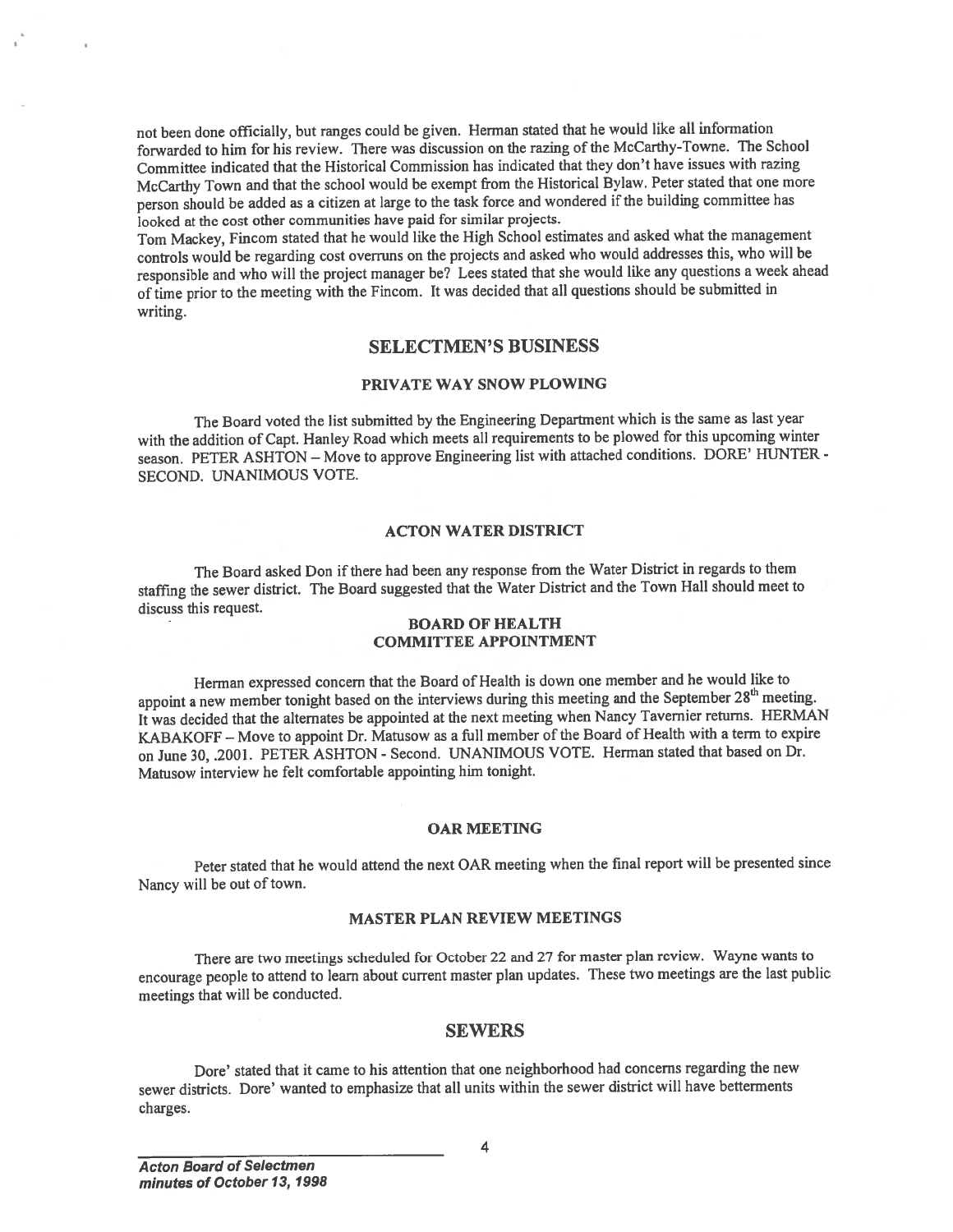#### DECEMBER 1, 1998 SPECIAL TOWN MEETING

The Board stated that there is <sup>a</sup> scheduled Special Town Meeting for December 1, 1998. The Board stated that there will be <sup>a</sup> need for an additional Board of Selectmen meeting on December 8 after the election with <sup>a</sup> start time of \$:30 PM. The preliminary tax classification meeting will need to be held on November 17th with <sup>a</sup> continuance to December 8th.

## CONSENT AGENDA

DORE HUNTER - Move to approve Consent Calendar with the condition that the applicant clear the parking issue with the Building Commissioner prior to sale of christmas trees at <sup>134</sup> Great Road. PETER ASHTON - Second- UNANIMOUS VOTE.

### TOWN MANAGER'S REPORT

Don stated that there will be <sup>a</sup> need to vote the warrant articles for the December 1, 199\$ Special Town meeting and the two override ballot questions at the next Board meeting.

Don also stated that there is <sup>a</sup> <sup>2001</sup> <sup>p</sup>lanning committee social meeting on December 21. Tom Mackey will presen<sup>t</sup> the capital <sup>p</sup>lan at the social with <sup>a</sup> long range <sup>p</sup>lan update on February 1st.

HERMAN KABAKOFF - Move to adjourn at 9:55 PM. PETER ASHTON - Second. UNANIMOUS VOTE.

Clerk  $\frac{1}{2}/5/98$ 

l Baep

Shervl Ball Recording Secty Doc:Min 10/13/98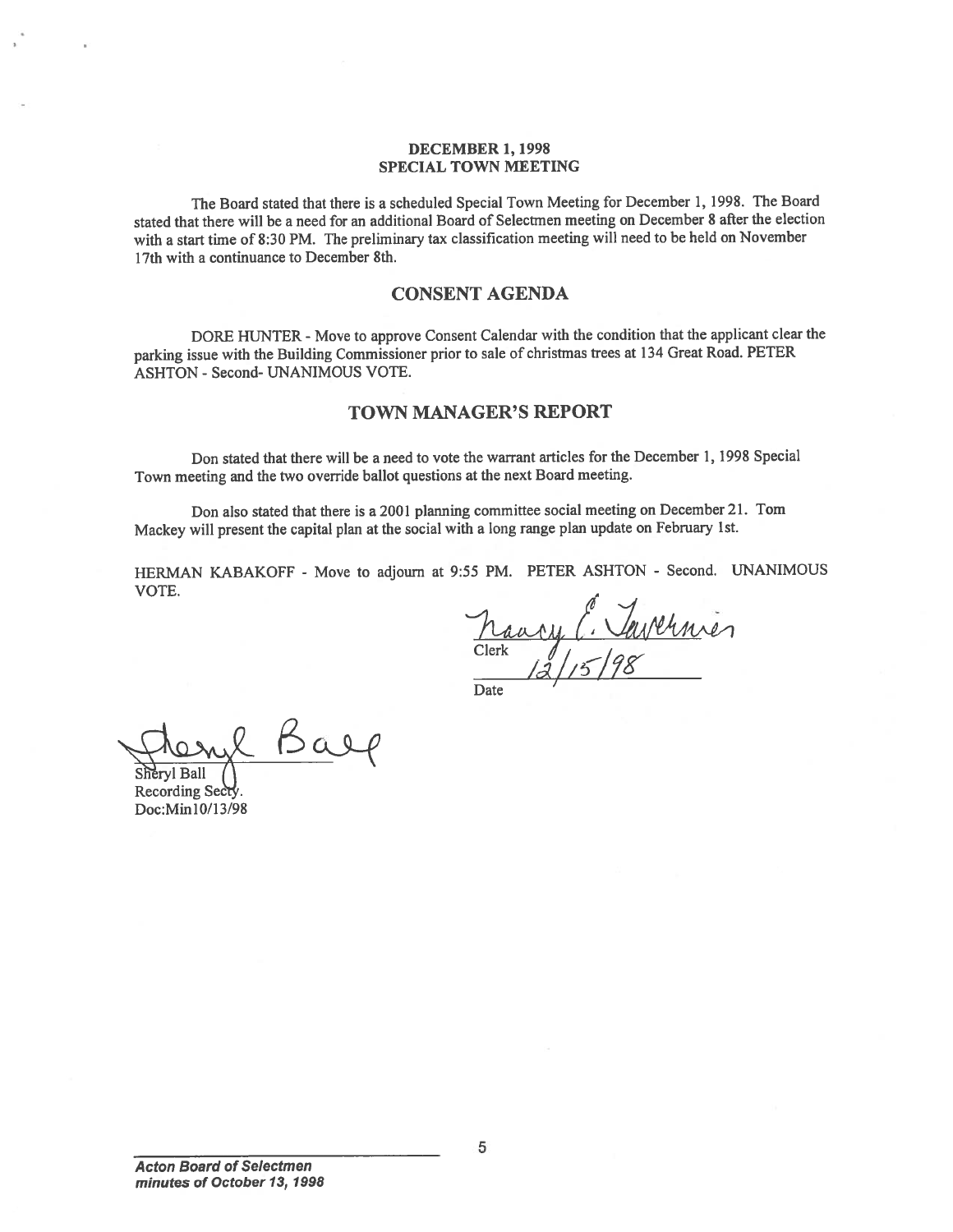October 9, 1998

TO: Board of Selectmen

FROM: Wayne Friedrichs, Chairman

SUBJECT: Selectmen's Report

# AGENDA

## Room 204 October 13, 1998 7:30 P.M.

## I. CITIZEN'S CONCERNS

# II. PUBLIC HEARINGS & APPOINTMENTS

- 1. 7:31 JUNE WERNER COMMITTEE INTERVIEW, BOARD OF HEALTH Enclosed <sup>p</sup>lease find Ms. Warner's Volunteer Application and VCC comment for Board review.
- 2. 7:33 ROSE YATES COMMITTEE INTERVIEW, BOARD OF HEALTH Enclosed <sup>p</sup>lease find Ms. Yates Volunteer Application and VCC comment for Board review.
- 3. 7:35 DR. MATUSOW COMMITTEE INTERVIEW, BOARD OF HEALTH Enclosed <sup>p</sup>lease find Dr. Matusow's Volunteer Application and VCC comment for Board review.
- 4. 7:40 JOHN PACELLI COMMON VICTULLER LICENSE AT 134 GREAT ROAD Enclosed <sup>p</sup>lease find application and staff comment for Board review and action.
- 5. 7:43 DOUG HALLEY
- 6. 7:45 SCHOOL BUILDING PROPOSAL PRESENTATION

## III. SELECTMEN'S BUSINESS

7. PRIVATE WAY SNOW PLOWING - Enclosed <sup>p</sup>lease find materials prepared by staff for the Board's review and vote for the 1998-99 Snow Removal from Private Ways that meet town standards for Board review and action.

8. ACTON WATER DISTRICT- Enclosed please find a response from the Water District in response to the Board's letter regarding Sewer System operations for Board review.